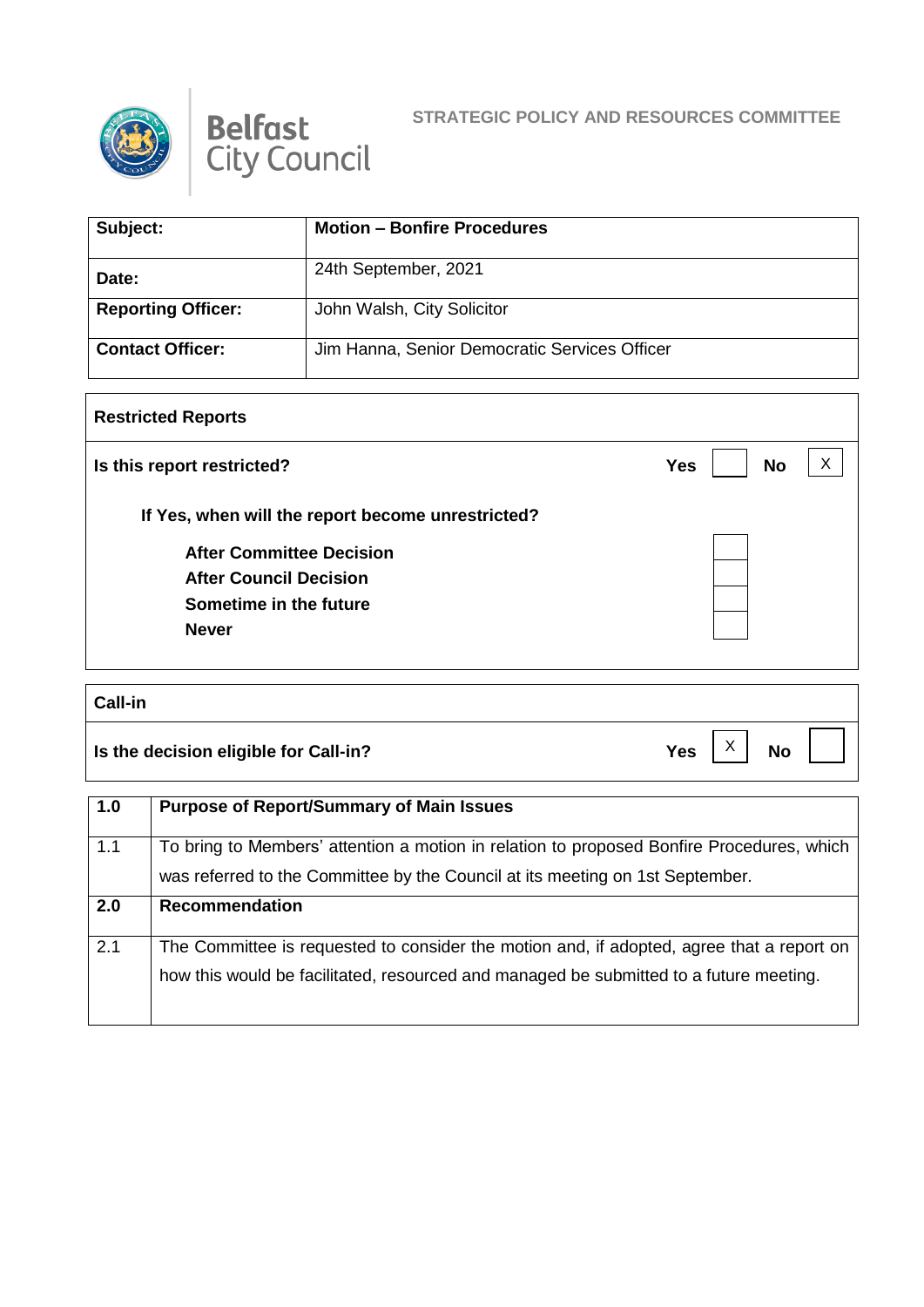| 3.0 | <b>Main Report</b>                                                                                                                                                                                                                                   |
|-----|------------------------------------------------------------------------------------------------------------------------------------------------------------------------------------------------------------------------------------------------------|
|     | <b>Key Issues</b>                                                                                                                                                                                                                                    |
| 3.1 | The Council, at its meeting on 1st September, considered the following motion which had                                                                                                                                                              |
|     | been proposed by Councillor Beattie and seconded by Councillor McLaughlin.                                                                                                                                                                           |
|     | "After multiple incidents, including the tragic incident in Ballysillan on 11th July,<br>this Council agrees to remove all bonfire materials from Belfast City Council<br>assets, unless permission has been granted through an application process. |
|     | A bonfire application must include:                                                                                                                                                                                                                  |
|     | permission being requested by a constituted organisation;                                                                                                                                                                                            |
|     | a risk assessment provided by the applicant and agreed with the PSNI,<br>Fire Service and landowner (BCC);                                                                                                                                           |
|     | Public Liability Insurance;<br>٠                                                                                                                                                                                                                     |
|     | an Event Management Plan;<br>$\bullet$                                                                                                                                                                                                               |
|     | a commitment to ensuring that there will be no burning of any toxic<br>$\bullet$<br>materials (e.g. tyres);                                                                                                                                          |
|     | an Entertainments Licence;<br>$\bullet$                                                                                                                                                                                                              |
|     | the demonstration of sufficient consultation with local residents; and                                                                                                                                                                               |
|     | a site cleansing plan.                                                                                                                                                                                                                               |
|     | In addition:                                                                                                                                                                                                                                         |
|     | The display or burning of offensive materials such as flags, emblems,<br>effigies, and posters will not be permitted and a commitment must be<br>provided. Any breaches will impact upon future applications; and                                    |
|     | Bonfire Beacons will be preferred, unless an applicant can<br>$\bullet$<br>demonstrate the necessity and safety of a non-structured bonfire.                                                                                                         |
|     | Any failure to follow an open, transparent, robust and successful application<br>procedure for a bonfire will result in the Council requesting the support of the<br>PSNI to provide protection to our contractors for the removal of materials.     |
|     | Applications must be received three months before a planned event."                                                                                                                                                                                  |
| 3.2 | In accordance with Standing Order 13(f), the motion was referred without discussion to the                                                                                                                                                           |
|     | <b>Strategic Policy and Resources Committee.</b>                                                                                                                                                                                                     |
|     | <b>Financial and Resource Implications</b>                                                                                                                                                                                                           |
| 3.3 | None                                                                                                                                                                                                                                                 |